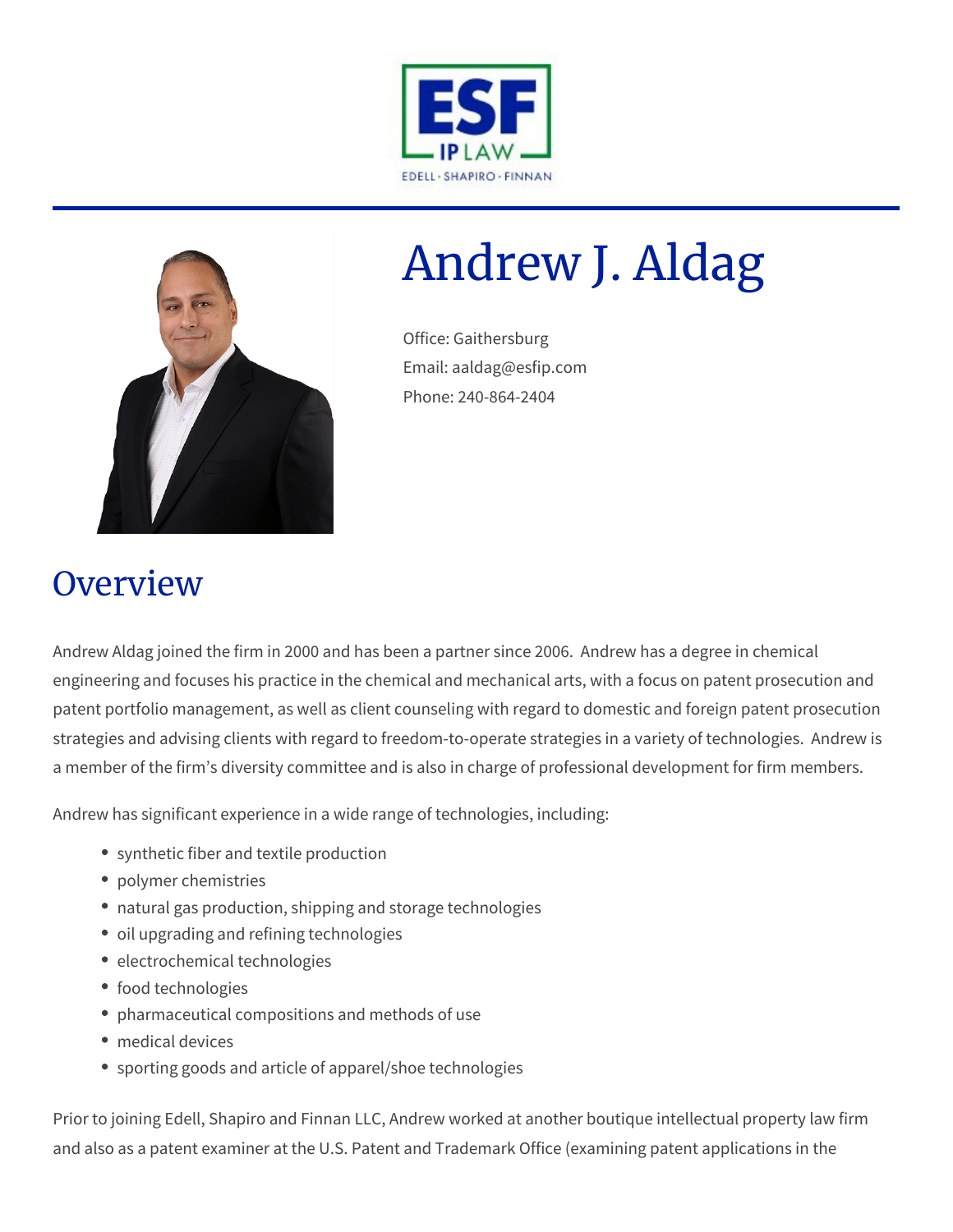mechanical and electrochemical arts).

In his free time, Andrew enjoys spending time with his family and friends, exercising (kettlebell training), taking long walks with his dog, attending concerts and sporting events, and reading.

# Professional Affiliations

- American Intellectual Property Law Association (AIPLA)
- Maryland Bar Association
- Wisconsin Bar Association

# Education

- J.D., Marquette University, Milwaukee, Wisconsin, 1995
- B.S., University of Wisconsin, Madison, Wisconsin, Chemical Engineering, 1991

## Admissions

- United States Patent and Trademark Office
- Maryland State Bar
- Wisconsin State Bar

#### Practice Areas

- Patent Prosecution
- Counseling & Transactions

## Industries

- Chemical Engineering and Chemistry
- Computer and Software Engineering
- Consumer Products
- Mechanical Engineering